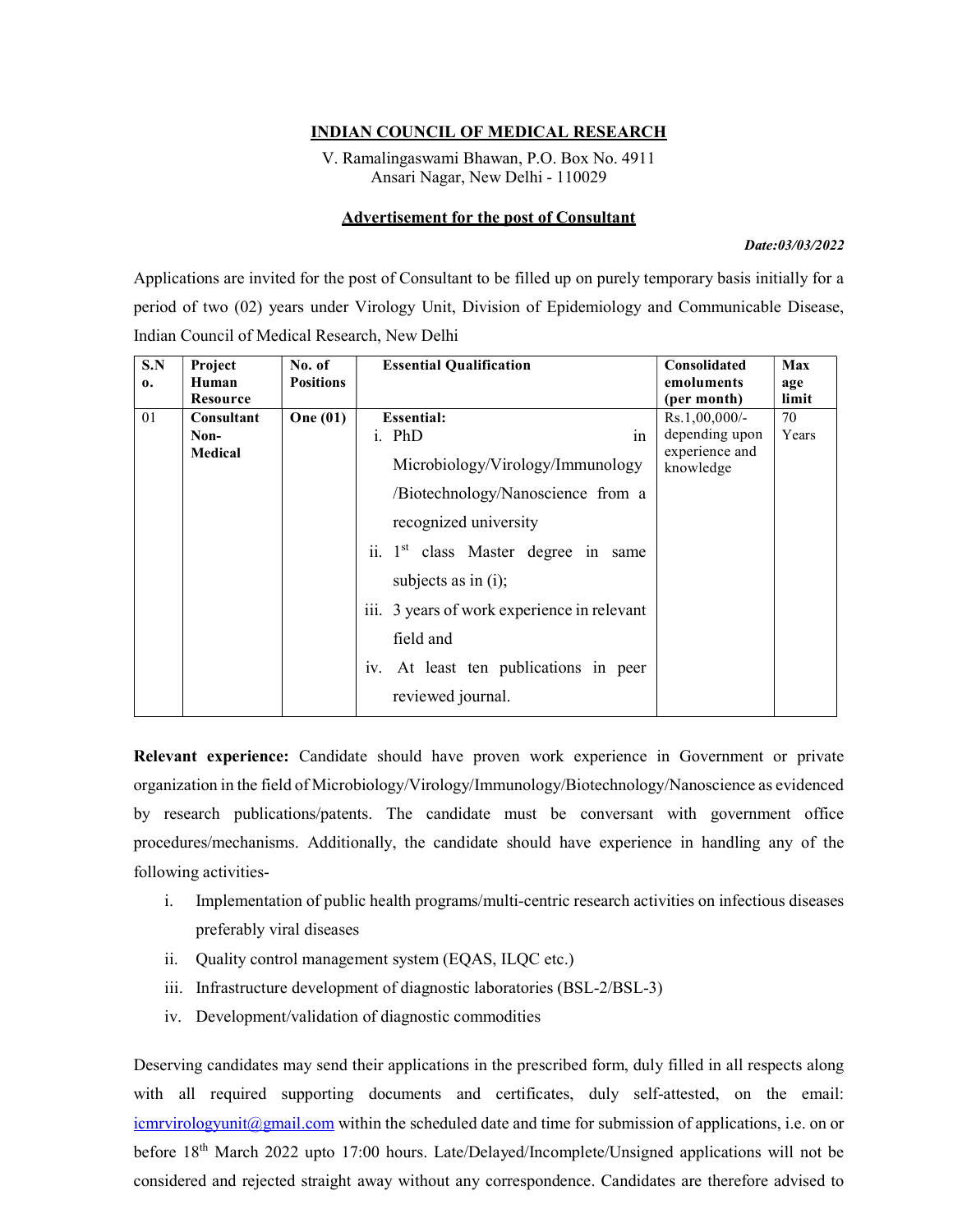submit their application well in time without waiting for the last date for submission of applications. ICMR will not be responsible if candidate fails to submit their application within time for any reason. Applications received within the stipulated date, time and complete in all respects will only be screened by the screening committee of ICMR to shortlist candidates for further process of engaging the above Project Human Resource positions. Candidature of successful candidates shall be subject to verification of all original documents by ICMR and fulfillment of required eligibility criteria in all respects of qualification, age and experience, etc.

## General Terms and conditions: -

- 1. Number of positions may vary.
- 2. These positions are meant for temporary projects and co-terminus with the project.
- 3. Engagement of the above advertised Project Human Resource positions will depend upon availability of funds, functional requirements and approval of the competent authority. Therefore, we are not committed to fill up all the advertised Project Human Resource positions and the process is liable to be withdrawn / cancelled / modified at any time.
- 4. The rates of emoluments/stipend shown in this advertisement are project specific and may vary according to sanction of the funding agency of the Project.
- 5. Cut-off date for age limit will be as on the date of last date for submission of applications.
- 6. Age relaxation will be as per the guidelines of ICMR.
- 7. Qualification & experience should be in relevant discipline/field and from an Institution of repute. Experience should have been gained after acquiring the minimum essential qualification.
- 8. Mere fulfilling the essential qualification does not guarantee the selection.
- 9. Persons already in regular time scale service under any Government Department / Organizations are not eligible to apply.
- 10. No TA/DA will be paid to attend interview / personal discussion and candidates have to arrange transport/accommodation themselves.
- 11. ICMR reserves rights to consider or reject any application/candidature.
- 12. Submission of wrong or false information during the process of selection shall disqualify the candidature at any stage.
- 13. Project Human Resource cannot be permitted to register for Ph.D., due to time constraints.
- 14. Project Human Resource will normally be posted at the study site; however, they can be posted to any other sites in the interest of research work. They are liable to serve in any part of the country.
- 15. Project Human Resource shall not have any claim on a regular post in ICMR or in any of its Institutes/Centers or in any Department of Government of India and their project term with breaks or without breaks in any or multiple projects will not confer any right for further assignment or transfer to any other project or appointment/absorption/regularization of service in funding agency or in ICMR. Benefits of Provident Fund, Pension Scheme, Leave Travel Concession, Medical claim, Staff Quarters and other facilities applicable to the regular staff of ICMR etc. are not admissible to the project human resource.
- 16. Project Human Resource will normally be engaged initially for a period of two years, and continued further after review on the basis of their performance, depending upon the tenure of the project, availability of funds, functional requirements and approval of competent authority.